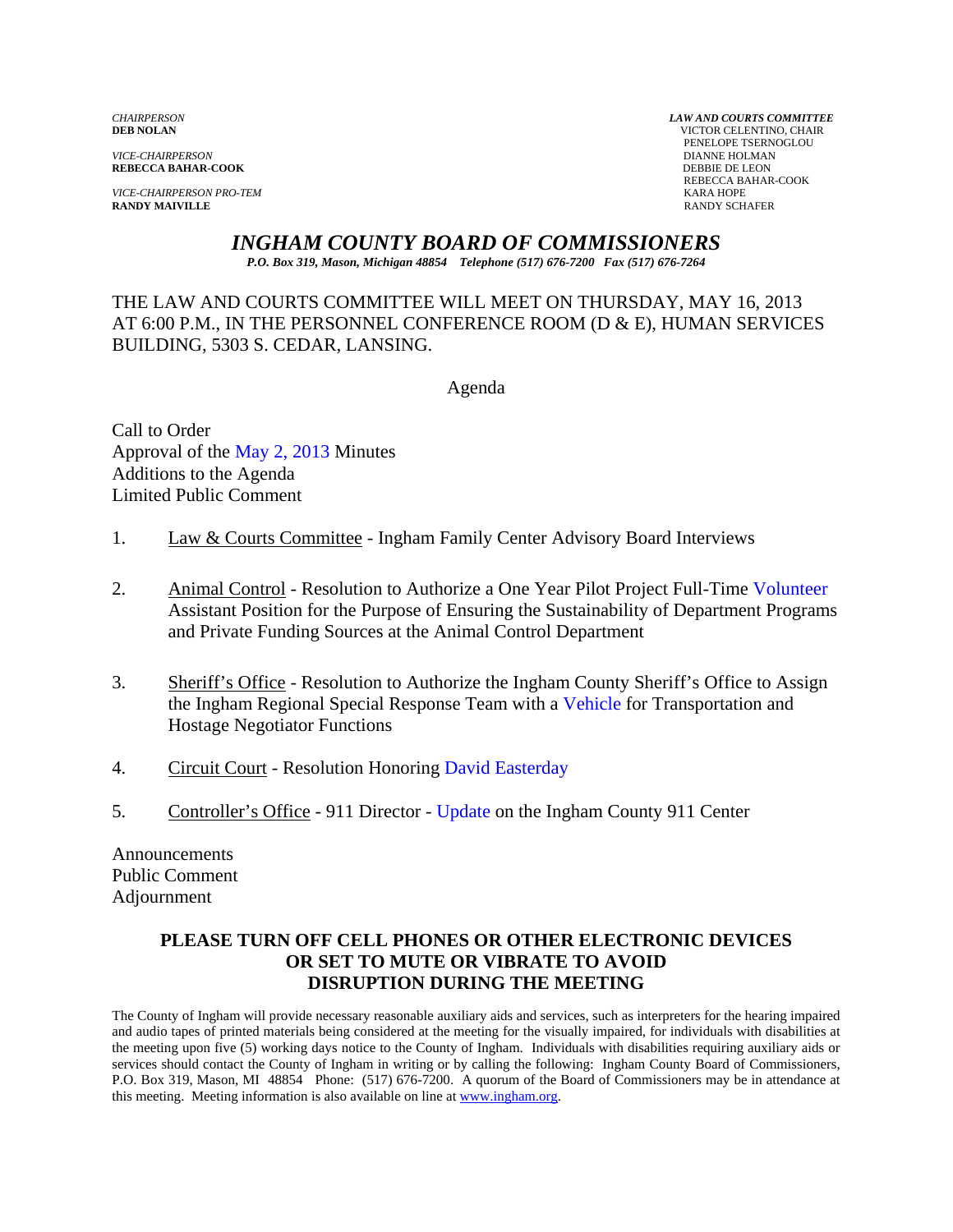#### LAW & COURTS COMMITTEE May 2, 2013 **Minutes**

<span id="page-1-0"></span>

| <b>Members Present:</b> | Penelope Tsernoglou, Dianne Holman, Debbie De Leon, Rebecca Bahar-<br>Cook, Kara Hope, and Randy Schafer |
|-------------------------|----------------------------------------------------------------------------------------------------------|
| <b>Members Absent:</b>  | Victor Celentino                                                                                         |
| <b>Others Present:</b>  | Jared Cypher, Joel Maatman, Mike Pathfinder, Mary Sabaj, Lance Langdon,<br>Maureen Winslow and others    |

The meeting was called to order by Vice-Chairperson Tsernoglou at 6:00 p.m. in the Personnel Conference Room "D & E" of the Human Services Building, 5303 S. Cedar Street, Lansing.

Approval of the April 18, 2013 Law & Courts Minutes The April 18, 2013 Law & Courts Minutes were approved as submitted.

Additions to the Agenda None.

Limited Public Comment None.

MOVED BY COMM. SCHAFER, SUPPORTED BY COMM. HOPE, TO APPROVE A CONSENT AGENDA FOR THE FOLLOWING ITEMS:

- 1. Community Corrections Advisory Board (CCAB)
	- b. Resolution Requesting the State of Michigan to Restore Michigan Department of Corrections - Office of Community Alternatives Plans and Services Funding for FY 2013 – 2014
- 2. Sheriff's Office
	- a. Resolution Authorizing Ingham County Sheriff's Office to Participate in the Military Surplus 1033 Program *Note: In the fourth whereas the word after Police should be changed from "is" to "in".*
	- b. Resolution Authorizing Amending the Ingham County Sheriff's Office Secondary Road Patrol Grant
- 3. Facilities
	- a. Resolution Authorizing Entering into a Contract with Laux Construction, LLC to Provide Tuck-Pointing Services for Exterior Repairs at the Human Services Building Maintenance Garage and Ingham County Family Center
	- b. Resolution Authorizing Entering into a Contract with Laux Construction, LLC for the Removal of the Gymnasium Stage at the Ingham County Family Center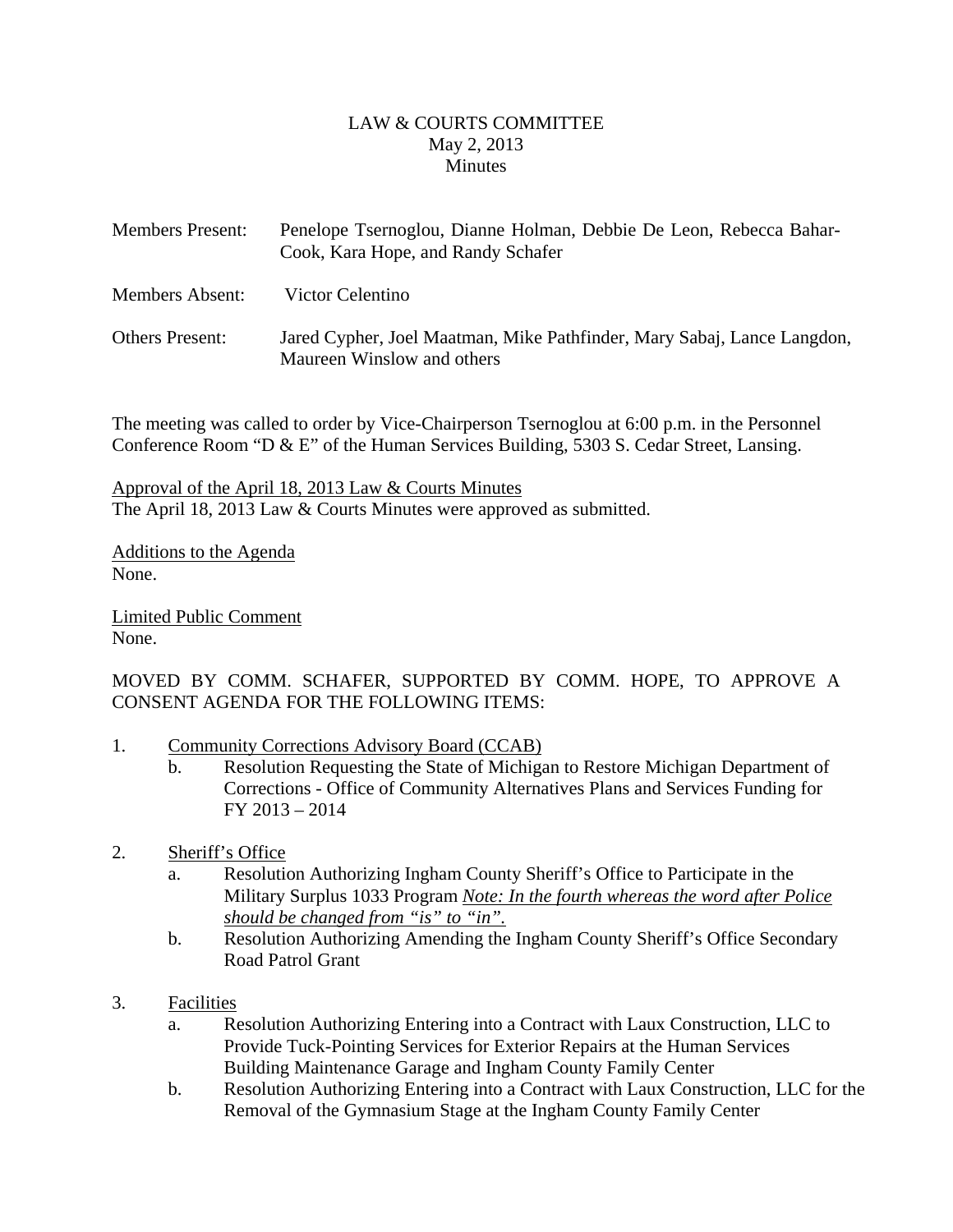c. Resolution Authorizing Entering into a Contract with C2AE for Architectural and Engineering (A&E) Design Services for the Replacement of One Roof at the Sheriff's Office and the Roof of Pavilion #2 at Potter Park Zoo

MOTION CARRIED UNANIMOUSLY. Absent: Chairperson Celentino and Comm. Holman

# MOVED BY COMM. SCHAFER, SUPPORTED BY COMM. HOPE, TO APPROVE THE ITEMS ON THE CONSENT AGENDA.

MOTION CARRIED UNANIMOUSLY. Absent: Chairperson Celentino and Comm. Holman

- 1. Community Corrections Advisory Board (CCAB)
	- a. Mary Sabaj Director, Update on CCAB State Budget Cuts (No Materials)

Ms. Sabaj overviewed the State Budget cuts explaining the cuts are less favorable to the County than expected. She described programs that will be terminated and those that could be reinstated in the 2014 budget. The Committee discussed the Employment Program with Peckham and the Day Reporting Program along with the cost to keep each program. Ms. Sabaj will provide the Controller's Office with the actual cost to keep the Day Reporting Program.

MOVED BY COMM. BAHAR-COOK, SUPPORTED BY COMM. HOPE, TO APPROVE A RESOLUTION CONSIDERING UP TO \$20,000 OUT OF THE CONTINGENCY FUND TO KEEP THE DAY REPORTING PROGRAM THROUGH THIS FISCAL YEAR.

(Comm. Holman arrived at 6:06 pm)

Comm. Hope asked how many people are served through the Day Reporting Program. Ms. Sabaj answered 15 people at a time. She then described the program's objectives and how the County can increase the number of individuals served.

Ms. Sabaj explained this program can be a part of the 2014 budget; however, there will be cuts to the Administrative Budget by a few thousand dollars.

MOVED BY COMM. SCHAFER, SUPPORTED BY COMM. BAHAR-COOK, TO SUSPEND THE BOARD RULES TO ALLOW COMM. HOLMAN TO VOTE ON THE MINUTES AND CONSENT AGENDA.

#### MOTION CARRIED UNANIMOUSLY. Absent: Chairperson Celentino

Comm. Holman voted yes to approve the minutes and the consent agenda.

Mr. Cypher asked if the Committee would prefer the resolution as a late at the Finance Committee or at the next Law & Courts Committee meeting. The Committee discussed when they would like the resolution. Vice-Chairperson Tsernoglou asked that the resolution is on Finance Committee's agenda.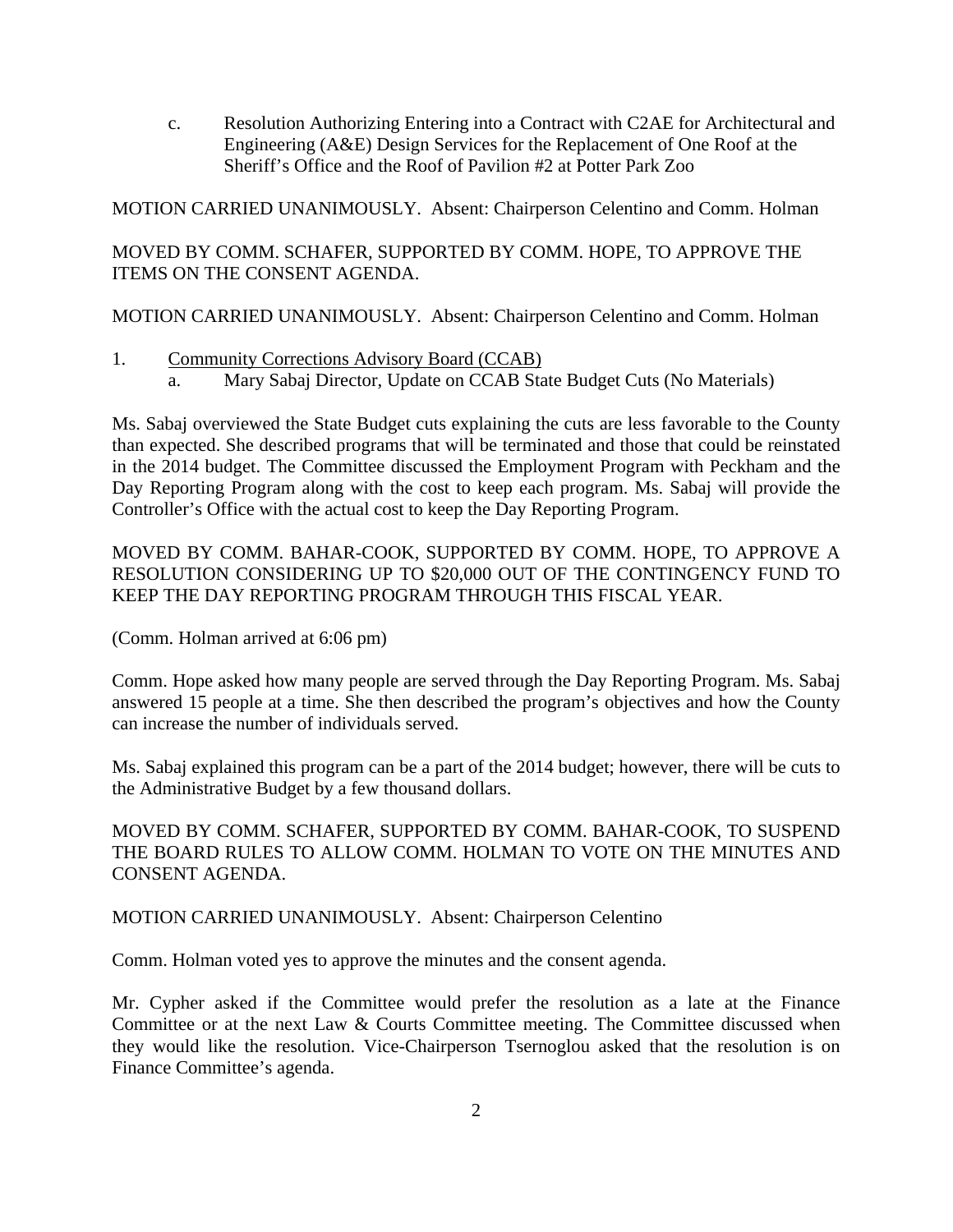#### MOTION CARRIED UNANIMOUSLY. Absent: Chairperson Celentino

#### 4. Circuit Court, Family Division - First Quarter Report

Ms. Winslow provided the quarterly report and reviewed the changes.

Ms. Winslow informed the Committee that the Continuum of Care programming is going very well and last fall they added an evidence based program for parents called Common-Sense Parenting. She described the program stating the feedback from parents is excellent. She also noted that the Ingham Academy is going very well and recidivism is low.

Comm. Bahar-Cook stated that Chairperson Nolan would like to know how female pregnancy at the Ingham Academy compares to other similar high and low risk populations in the County or State. Ms. Winslow stated she cannot answer for low risk because the youth at the Ingham Academy are either moderate or high risk. She further stated that teen pregnancy is high risk behavior and because of the recent pregnancies the males and females are separated as much as possible; however, there are not enough teachers in one or two classes. She assured the Committee it is not being ignored and sex education is a topic in the health class.

Comm. De Leon stated she was pleased to hear about the Common-Sense Parenting program further stating Teen Court is doing something similar with their Street Law Workshops. Comm. De Leon asked how large the classes are. Ms. Winslow estimated a maximum of 8 to 10 parents for each class and there are about three per week. Comm. De Leon questioned if there are any cultural or ethnic dissimilarities in parenting within the class. Ms. Winslow stated she did not think so because the concept is simple, it teaches parents to communicate. She provided an example of how the program works with praise, reward and constructive criticism.

Comm. Bahar-Cook stated during her attendance at a Michigan Association of Counties meeting they were informed of a place holder in the House and Senate budgets for the child care fund. She stated she is hopeful for the funding. Ms. Winslow stated she also attended a meeting where the requirements for the child care fund were discussed.

Ms. Winslow updated the Committee on recent meetings relating to gang activity.

- 5. Controller's Office
	- b. 911 Director Update on the Ingham County 911 Center

Mr. Langdon updated the Committee on filling the remaining vacant positions.

Mr. Langdon informed the Committee he recently spoke with administrative staff from various Mason Elementary Schools on the use of the 911 radio system, information the 911 dispatchers require, in addition to, police protocols for acts of violence issues in schools.

Mr. Langdon stated he and Mr. Gaukel attended a table top exercise with the Capitol City Airport as required by FCC regulation.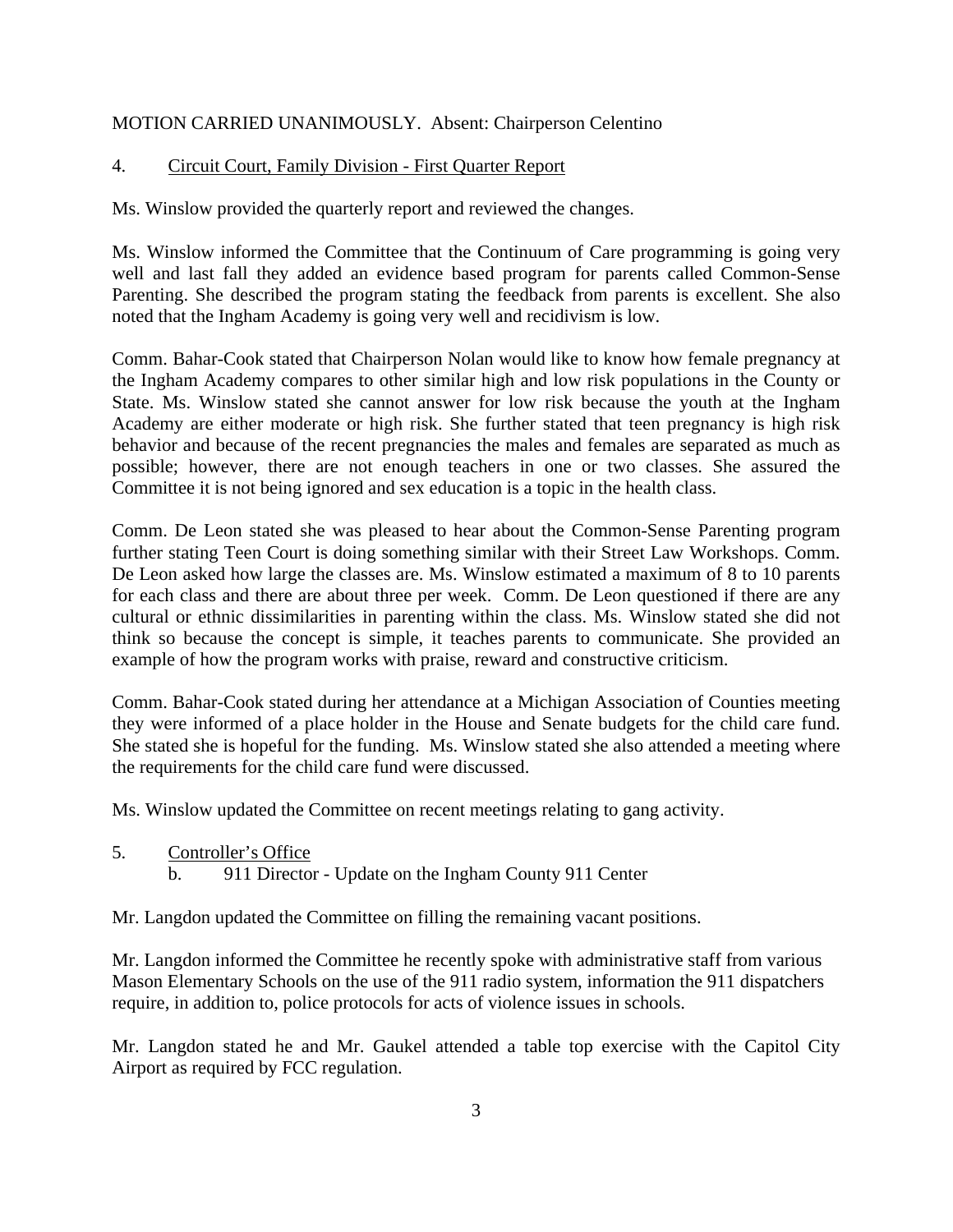Comm. Schafer referenced the memorandum in the agenda packet asking for identification of the acronyms. Mr. Langdon reviewed the acronyms. Comm. Schafer questioned the number of calls to the Ingham County Sheriff's Office. Mr. Langdon noted the number is from June 27, 2012 to April 27, 2013. Comm. Hope questioned if that number includes Delhi Township calls because they contract with the Sheriff's Office. Mr. Langdon stated this does include Delhi Township. Vice-Chairperson Tsernoglou asked if this number is all calls or specific incidents. Mr. Langdon stated this is per response.

Mr. Langdon informed the Committee on Monday he attended an autism registration meeting at Glencairn Elementary School. He explained that individuals were able register their address and provide the 911 Center with a photograph and information of the autistic child living in the home. Should there be an emergency at that home the dispatchers can provide the first responders with the information which includes things they should or should not do because each child with autism responds differently to different behaviors. It is best if the first responders know what is calming to the child. Comm. Bahar-Cook asked what happens if someone moves; will the 911 Center still identify that address as a home with an autistic child living there because that may not be true. Mr. Langdon explained the intent is to incorporate a website where it will be necessary to renew the information annually and depending on how many children are registered the administrative staff may do an annual audit.

a. Resolution Updating Various Fees for County Services

(Comm. De Leon left at 6:41 pm)

#### MOVED BY COMM. BAHAR-COOK, SUPPORTED BY COMM. HOPE, TO APPROVE THE RESOLUTION UPDATING VARIOUS FEES FOR COUNTY SERVICES.

Comm. Schafer questioned the euthanasia fee and target percentage. The Committee discussed the fee and target percentage. Mr. Cypher will provide the Committee with an explanation of the target percentage for the Animal Control, Euthanasia Fee.

Comm. Schafer stated it is his opinion that the Enforcement/Dog License Fees (all 4 items) are too high and not competitive to fees in other Counties. Comm. Schafer asked to divide the question separating the Enforcement/Dog License Fees, all items. Vice-Chairperson Tsernoglou agreed to do so. The Committee discussed the dog license fees, sterilized and un-sterilized dogs along with herding.

#### MOTION, EXCLUDING THE ENFORCEMENT/DOG LICENSE FEES, ALL ITEMS, CARRIED UNANIMOUSLY. Absent: Chairperson Celentino and Comm. De Leon

MOTION, ON THE ENFORCEMENT/DOG LICENSE FEES, ALL ITEMS, CARRIED with Comm. Schafer voting "no". Absent: Comm. Celentino and Comm. De Leon

#### Announcements

Comm. Hope announced she attended the Sobriety Court Graduation.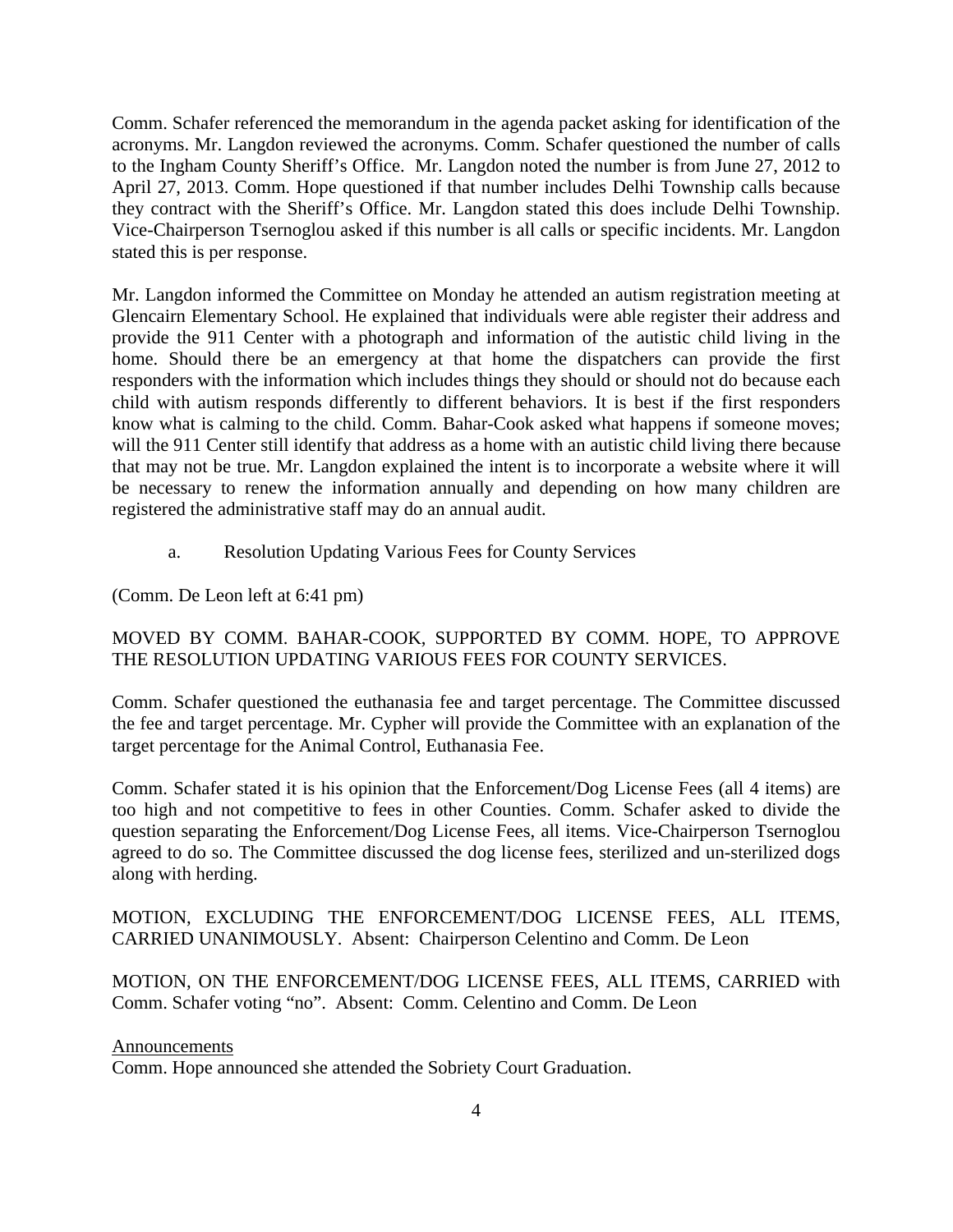Comm. Holman asked that the Committee have open minds when discussing the Mental Health Court acknowledging it is expensive. Comm. Bahar-Cook agreed, nonetheless, it will save money in the long run.

Public Comment None.

The meeting adjourned at approximately 6:57 p.m.

Respectfully submitted,

Julie Buckmaster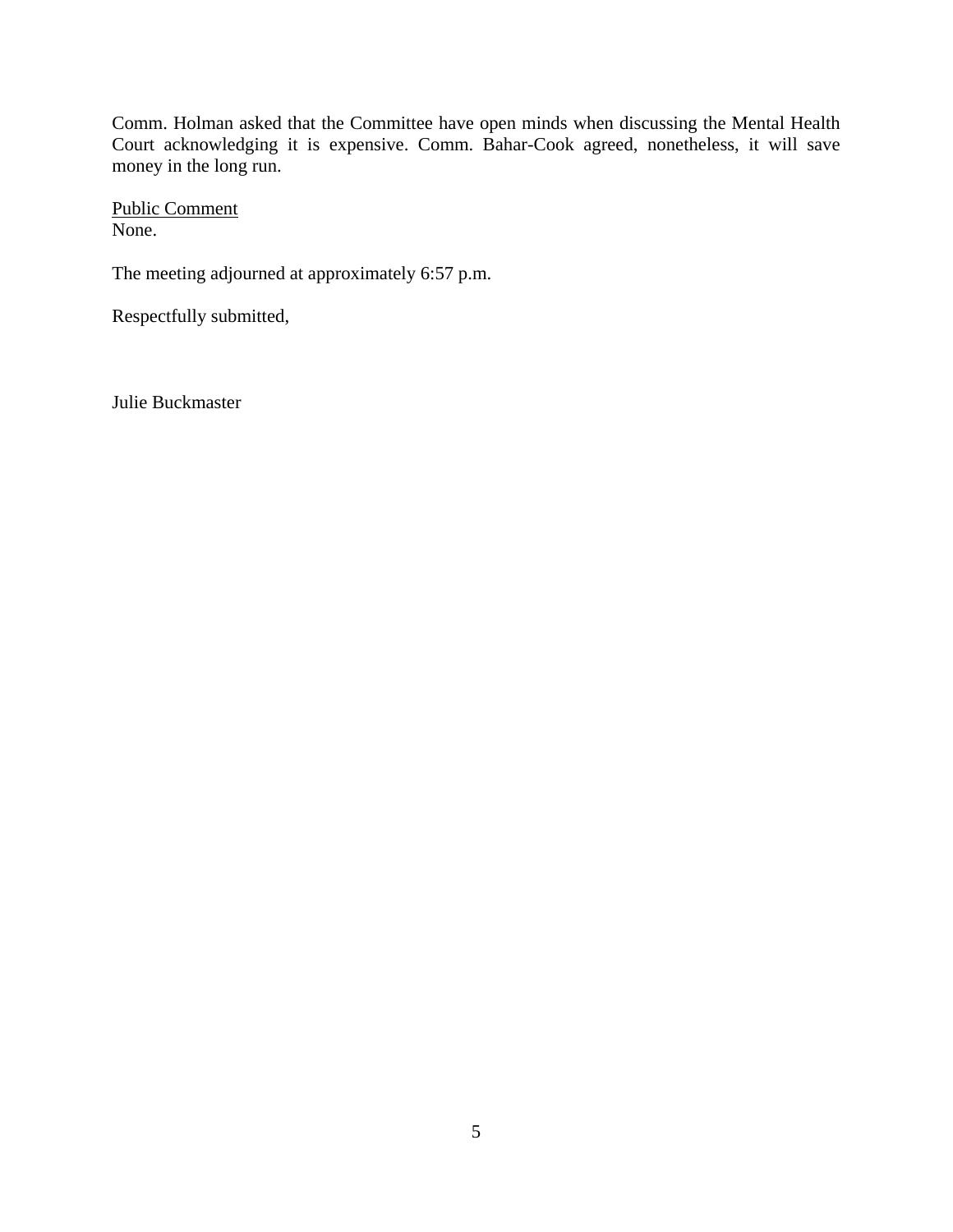# **MAY 16, 2013 LAW & COURTS AGENDA STAFF REVIEW SUMMARY**

*1. Law & Courts Committee - Ingham Family Center Advisory Board Interviews*  Committee interviews and potential appointments.

# **RESOLUTION ACTION ITEMS:**

### **The Deputy Controller is recommending approval of the following resolutions/actions:**

*2. Animal Control - Resolution to Authorize a One Year Pilot Project Full-Time Volunteer Assistant Position for the Purpose of Ensuring the Sustainability of Department Programs and Private Funding Sources at the Animal Control Department* 

This resolution authorizes the creation of a full-time shelter Volunteer Assistant position FTE - UAW D salary range (\$30-681-\$36,525) as a one year pilot project from June 1, 2013 until May 31, 2014 at which time the authorization for the position will sunset. The one year total personnel costs for this position is projected at \$51,893 to be funded by a combination of County funds (one third) up to \$17,298 and (two thirds) private funding \$34,595 for the first 12 months with the intent to thereafter be funded by private funding only. This one time use of \$17,298 from the 2013 Ingham County Contingency Fund would be our contribution towards this Pilot Project. The Law & Courts Committee will review this status of this Pilot Project in the second quarter of 2014 to determine its success and potential for continuation prior to the expiration of the pilot project. It will be up to the Ingham County Animal Shelter Fund (ICASF) and the Animal Care Fund or other third parties to demonstrate that they can successfully raise 100% of the total personnel costs at the conclusion of this Pilot project in order for this Pilot Project to be continued.

### *3. Sheriff's Office - Resolution to Authorize the Ingham County Sheriff's Office to Provide the Ingham Regional Special Response Team with a Vehicle for Transportation and Hostage Negotiator Functions*

This resolution authorizes the Ingham County Sheriff's Office to temporarily assign a transport van fleet vehicle to the Ingham Regional Special Response Team. The registration and insurance will be maintained by Ingham County and this vehicle will remain the property of Ingham County Sheriff's Office to be returned to the County after the Ingham Regional Special Response Team ceases using it for operations. At that time the vehicle will be disposed of according to normal County vehicle disposition policies.

### *4. Circuit Court - Resolution Honoring David Easterday*

This resolution honors the Circuit Court Administrator upon his retirement.

### **This portion of the agenda is for informational purposes:**

*5. Controller's Office - 911 Director – Update on the Ingham County 911 Center*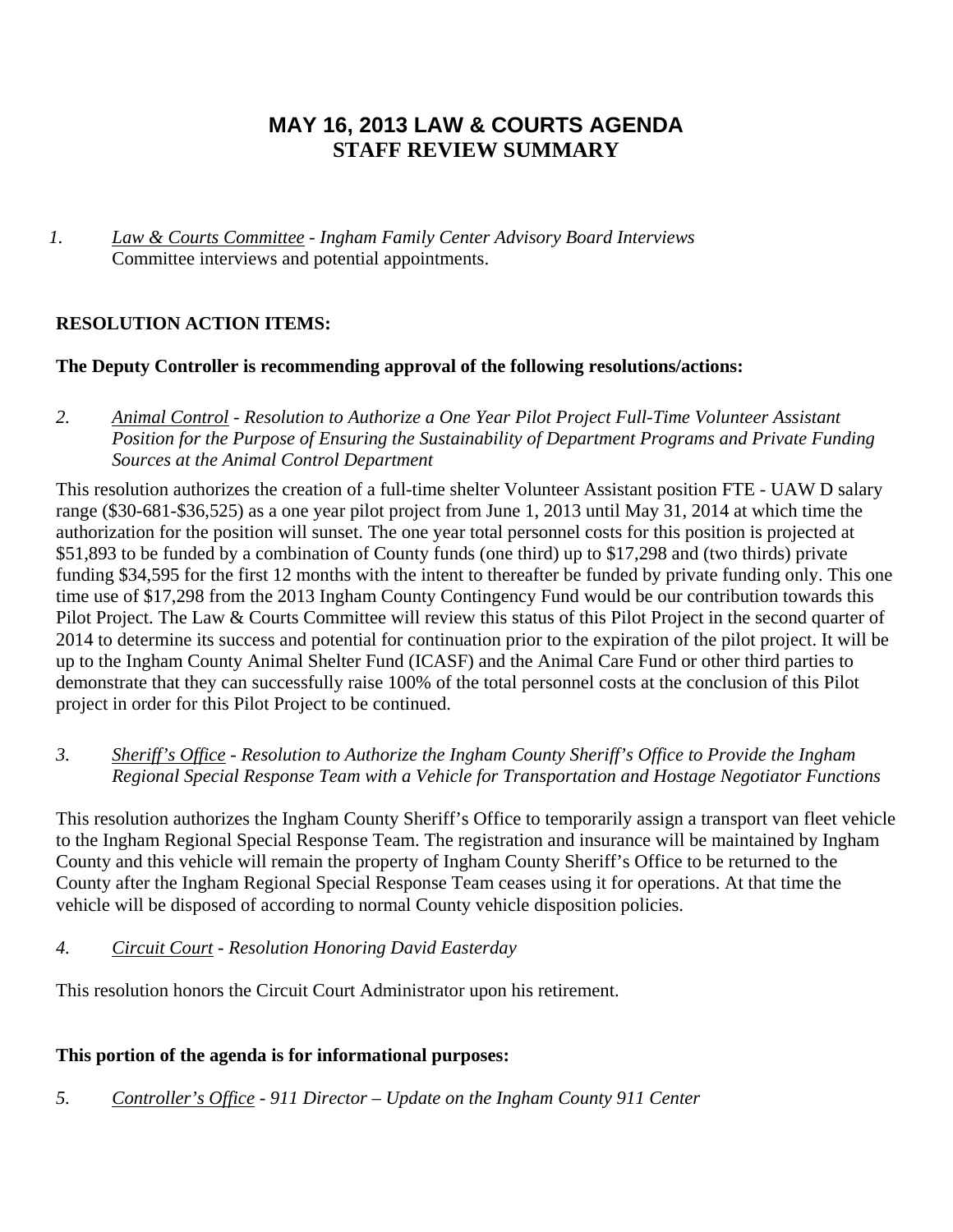# **Memo**

#### <span id="page-7-0"></span>**To: Law & Courts, County Services, and Finance Committees**

**From: Jamie McAloon Lampman, Director** 

**CC: Mary Lannoye County Controller John Neilsen Deputy Controller** 

**Date: May 9, 2013** 

#### **Re: Request for Fulltime Volunteer Assistant Position**

I am requesting a new position for the purpose of ensuring the sustainability of the ICAC volunteer and donor base we have developed over the past 7 years. ICAC maintains a volunteer program of over 200 trained volunteers that manage over 10 vital ICAC programs that serve thousands of ICAC residents annually. In addition these same volunteers are responsible for the fund raising efforts that have funded a full time animal control officer at ICAC for the last three years. Over \$200,000 in private funds and grants in 2012 are due to their efforts and that number grows annually along with their volunteer hours which exceed 4000 hours of volunteer service annually. The Human Resource Department has created the new classification and has notified the UAW. The UAW supports the classification. Please see attached memo from Human Resources. The position of a fulltime volunteer assistant is proposed to ensure the sustainability of our programs and private funding sources. It would be a pilot position for twelve months. **The costs would be split three ways the first year; two thirds of the cost would come from private funding and one third from the general fund (\$17,298). I have received a commitment from the Ingham County Animal Shelter Fund (ICASF) of one third the cost and another third from the Animal Care Fund. The balance one third I am requesting from the County general fund for one year only- the first year.** Depending on the success of the position in the first year (its ability to contribute to the sustainability and further growth of the volunteer program and Animal Care Fund) ICAC would then continue the position with 100 percent from private funding. If the private funds were not available the position would end. The enormous amount of work associated with these efforts is far beyond what our staff can maintain. If we do not address the needs of our and volunteers and funding sources we risk losing all we have gained over the years in building the programs, volunteer base and donor base. These vital programs cannot thrive or be sustained without further assistance. This position is necessary and vital. The potential for more funding is another important factor as well as improved efficiency. The cost for the position including benefits at STEP I \$51,893 up to \$58,806 at the highest STEP level. We would be hiring this position at Step I which would require a commitment from the general fund of \$17,298.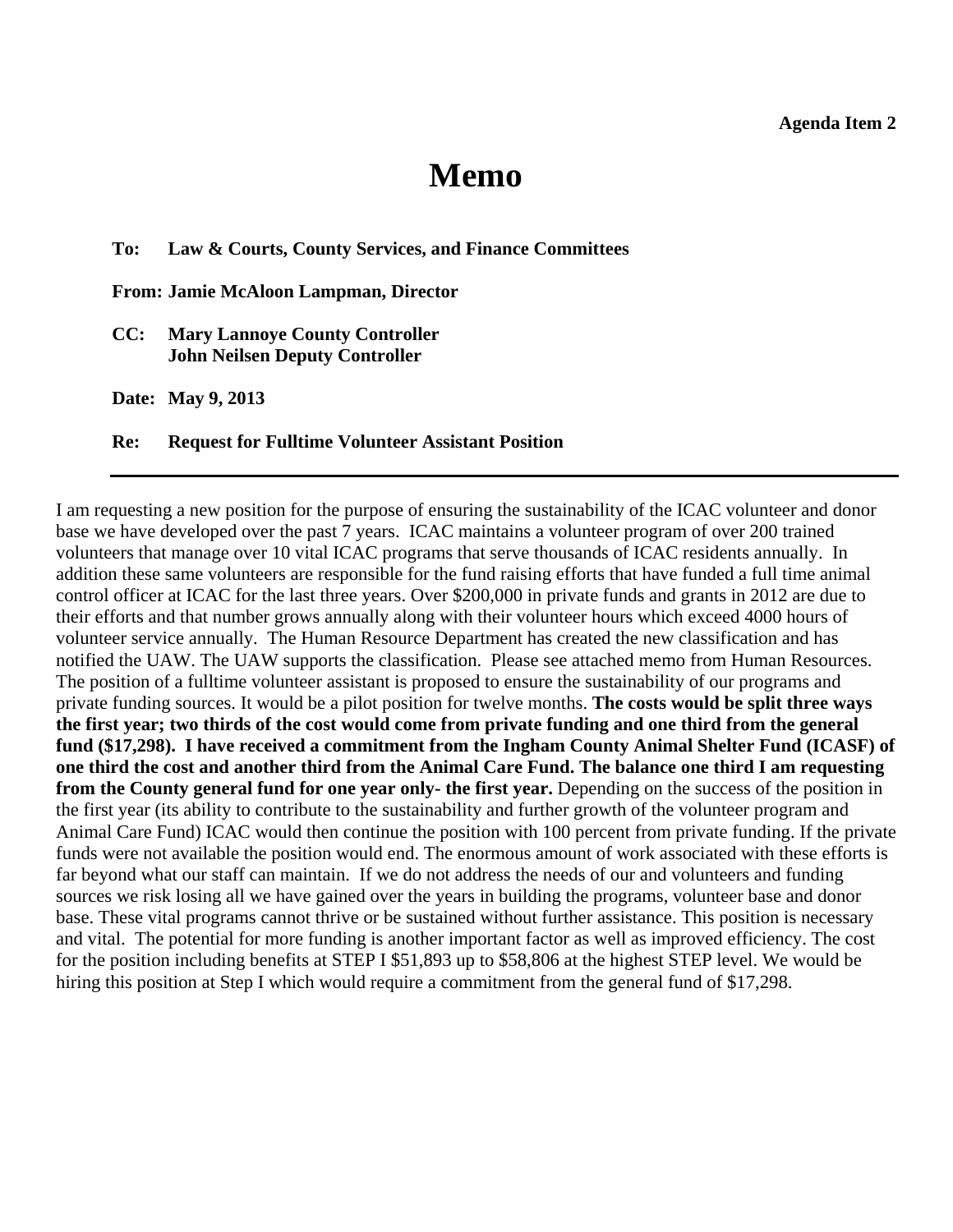Introduced by the Law & Courts, County Services and Finance Committees of the:

#### INGHAM COUNTY BOARD OF COMMISSIONERS

### **RESOLUTION TO AUTHORIZE A ONE YEAR PILOT PROJECT FULL-TIME VOLUNTEER ASSISTANT POSITION FOR THE PURPOSE OF ENSURING THE SUSTAINABILITY OF DEPARTMENT PROGRAMS AND PRIVATE FUNDING SOURCES AT THE ANIMAL CONTROL DEPARTMENT**

WHEREAS, the Ingham County Animal Control Department (ICAC) is dedicated to providing programs and services to all residents of Ingham County it does require the assistance of volunteers to run multiple programs, raise the funds and assist staff to meet those needs; and

WHEREAS, each year, more than 4000 hours of volunteer service is provided to ICAC by 200 trained volunteers; and

WHEREAS, as a result of volunteer efforts over \$200,000 of private funds is raised annually to provide the animals of Ingham County Animal Control urgent veterinary care, supplies, facility improvements, program operations and the funding for a full-time animal control officer; and

WHEREAS, as a result of the increasing demands to sustain these efforts due to managing dozens of volunteers on-site and off-site on a daily basis; along with managing multiple programs staffed by volunteers, ICAC is seeking to hire a full-time volunteer assistant to assist with the volunteer program and activities associated with it; and

WHEREAS, the Ingham County Animal Control Department is seeking only one third the cost of the position from the general fund and the remaining two-thirds will be provided through private funding. Funding for the entire position after the first year will be provided through private funding; and

WHEREAS, Ingham County Animal Control has for the last three years fully funded a full-time animal control officer and those funding efforts are due to volunteer efforts that are vital and necessary to continue to attract and sustain private funding and volunteers; and

WHEREAS, the Ingham County Animal Control Department is seeking a solution to the growing and overwhelming demands on current staff by creating a full-time position that would provide for the sustaining of the department's programs and private funding resources which are vital to the current services being provided; and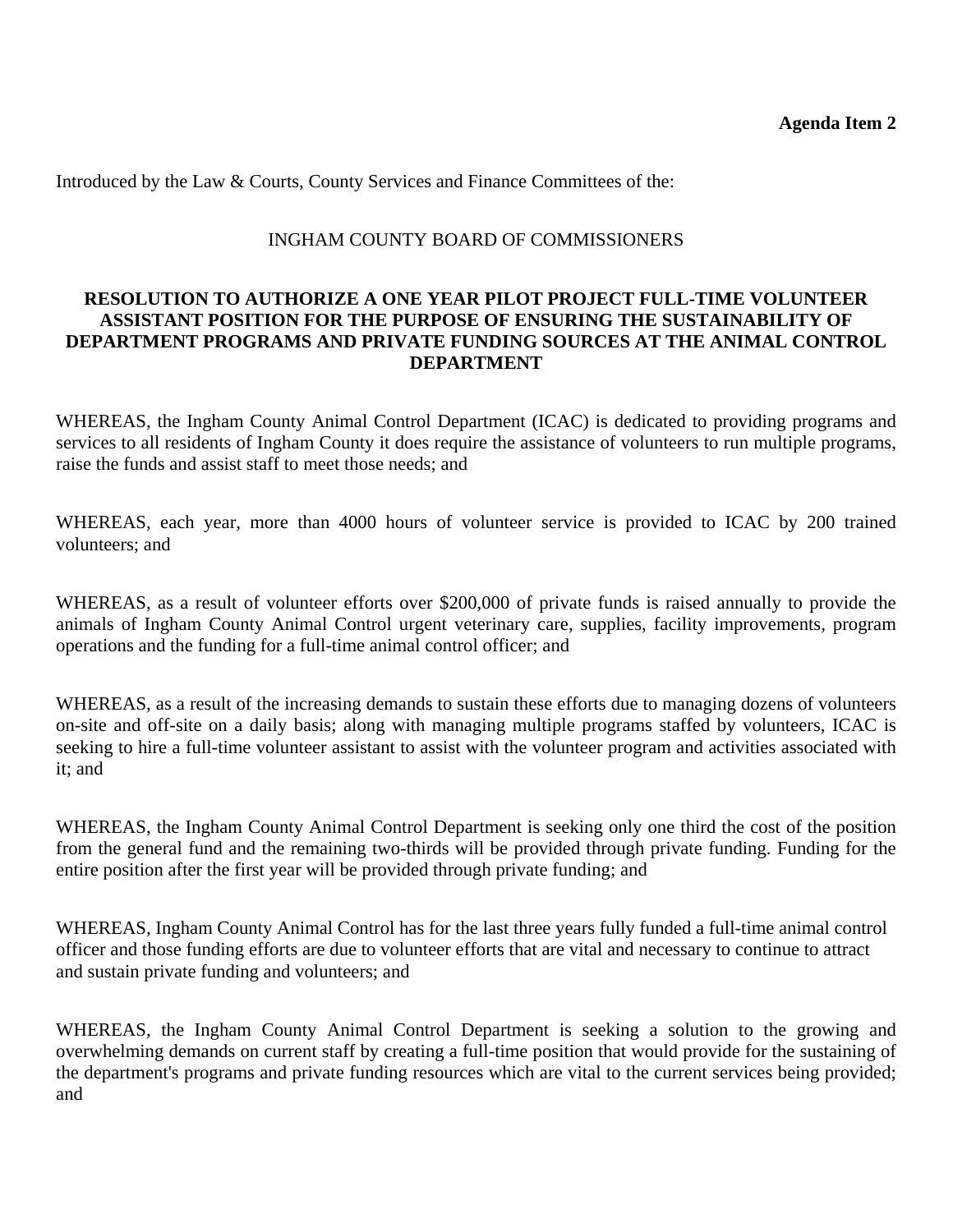WHEREAS, as a result the department would increase its revenues through programs and private funding sources and continue to sustain and grow the volunteer base and the ability to train and deploy volunteers; and to serve a greater number of citizens; and

WHEREAS, the result would be improved services to residents; care of the animals and reduced costs related to the care of ill and inured animals as well as a reduction in the number of homeless animals in our community for years to come due to the successes of the programs volunteers conduct.

THEREFORE BE IT RESOLVED, that the Ingham County Board of Commissioners approves creation of a full-time shelter Volunteer Assistant position FTE - UAW D salary range (\$30-681-\$36,525) as a one year pilot project effective June 1, 2013 until May 31, 2014 at which time the authorization for the position will sunset.

BE IT FURTHER RESOLVED, that the one year total personnel costs for this position is projected at \$51,893 to be funded by a combination of County funds (one third) up to \$17,298 and (two thirds) private funding \$34,595 for the first 12 months with the intent to thereafter be funded by private funding only.

BE IT FURTHER RESOLVED, that the Controller/Administrator is authorized to transfer up to \$17,298 from the 2013 Ingham County Contingency Fund to the Animal Control Budget for this purpose.

BE IT FURTHER RESOLVED, that the Law & Courts Committee will review this status of this Pilot Project in the second quarter of 2014 to determine its success and potential for continuation prior to the expiration of the pilot project.

BE IT FURTHER RESOLVED, the Ingham County Board of Commissioners authorizes the Controller/Administrator to make the necessary adjustments to the Ingham County Animal Control Departments Budget and Position Allocation list.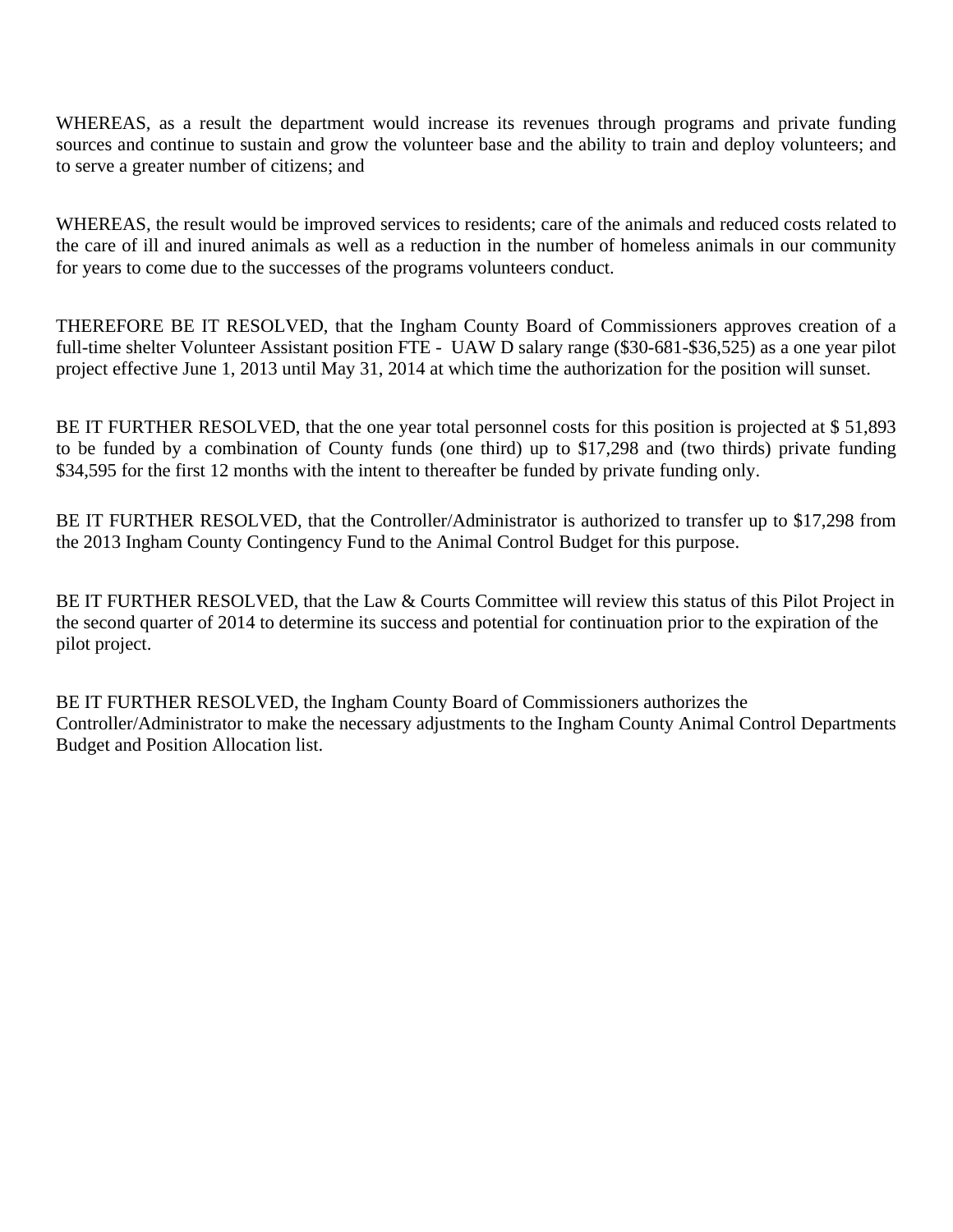#### **Agenda Item 3**

# **M E M O R A N D U M**

<span id="page-10-0"></span>

| TO:          | Law & Courts Committee<br><b>Finance Committee</b>                                    |
|--------------|---------------------------------------------------------------------------------------|
| <b>FROM:</b> | Major Joel Maatman                                                                    |
| DATE:        | April 26, 2013                                                                        |
| RE:          | Transportation Van Appropriation to the Ingham Regional Special Response Team (IRSRT) |

This resolution will authorize the Sheriff's Office to provide a retired transport van (2008 Chevrolet Express 3500 Van, VIN #1GAHG39K781221467 / 97,258 miles) to the Ingham Regional Special Response Team in lieu of auctioning the vehicle. The registration and insurance will be maintained by Ingham County.

The vehicle will be utilized to transport team members to and from the scene of events requiring the response of IRSRT (Ingham Regional Special Response Team) personnel. Additionally, the vehicle will be reconfigured to provide work space and storage for members of the Hostage Negotiator element of IRSRT. Routine maintenance of the vehicle will be shared by the participating agencies of IRSRT.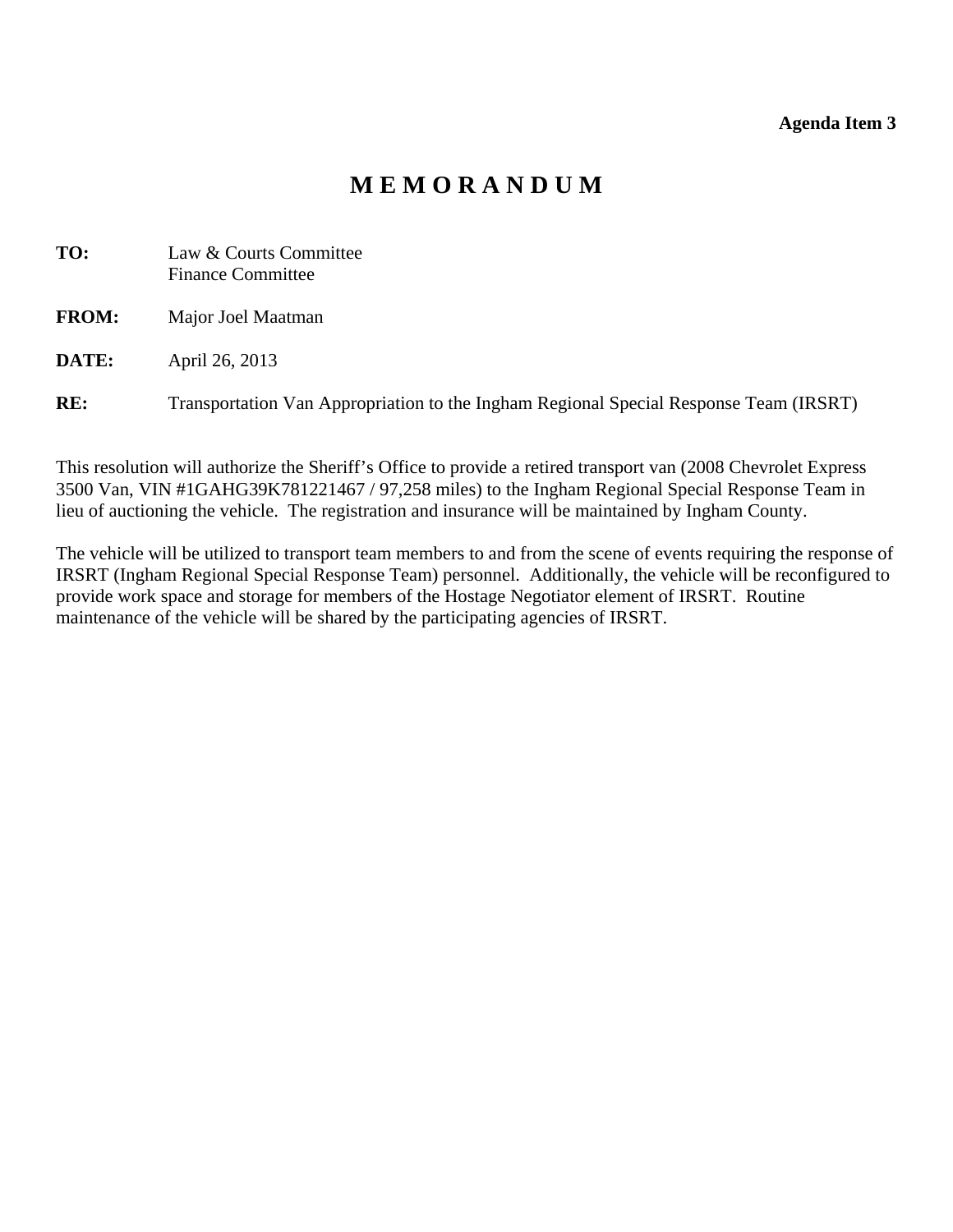Introduced by the Law & Courts & Finance Committees:

# INGHAM COUNTY BOARD OF COMMISSIONERS

### **RESOLUTION TO AUTHORIZE THE INGHAM COUNTY SHERIFF'S OFFICE TO ASSIGN THE INGHAM REGIONAL SPECIAL RESPONSE TEAM WITH A VEHICLE FOR TRANSPORTATION AND HOSTAGE NEGOTIATOR FUNCTIONS**

WHEREAS, the Ingham County Sheriff's Office is a participating member of the Ingham Regional Special Response Team; and

WHEREAS, the Ingham County Sheriff's Office provides personnel to the Ingham Regional Special Response Team that includes, an Assistant Team Commander, four Operators, and two Hostage Negotiators; and

WHEREAS, the Ingham County Sheriff's Office would like to provide a retired transport van to be utilize as a transportation vehicle for members assigned to the Ingham Regional Special Response Team and as a base of operations for the Hostage Negotiator element of the team; and

WHEREAS, the Ingham County Sheriff's Office will share the cost of routine maintenance of the this vehicle with the additional three agencies (Michigan State University Police Department, Meridian Township Police Department and East Lansing Police Department) participating on the team; and

WHEREAS, the registration and insurance will be maintained by Ingham County.

THEREFORE BE IT RESOLVED, that the Ingham County Board of Commissioners authorizes the Ingham County Sheriff's Office to temporarily assign a fleet vehicle (2008 Chevrolet Express 3500 Van, VIN #1GAHG39K781221467 / 97,258 miles) to the Ingham Regional Special Response Team.

BE IT FURTHER RESOLVED, that this specified vehicle will remain the property of Ingham County Sheriff's Office to be returned to the County after the Ingham Regional Special Response Team ceases using it for operations.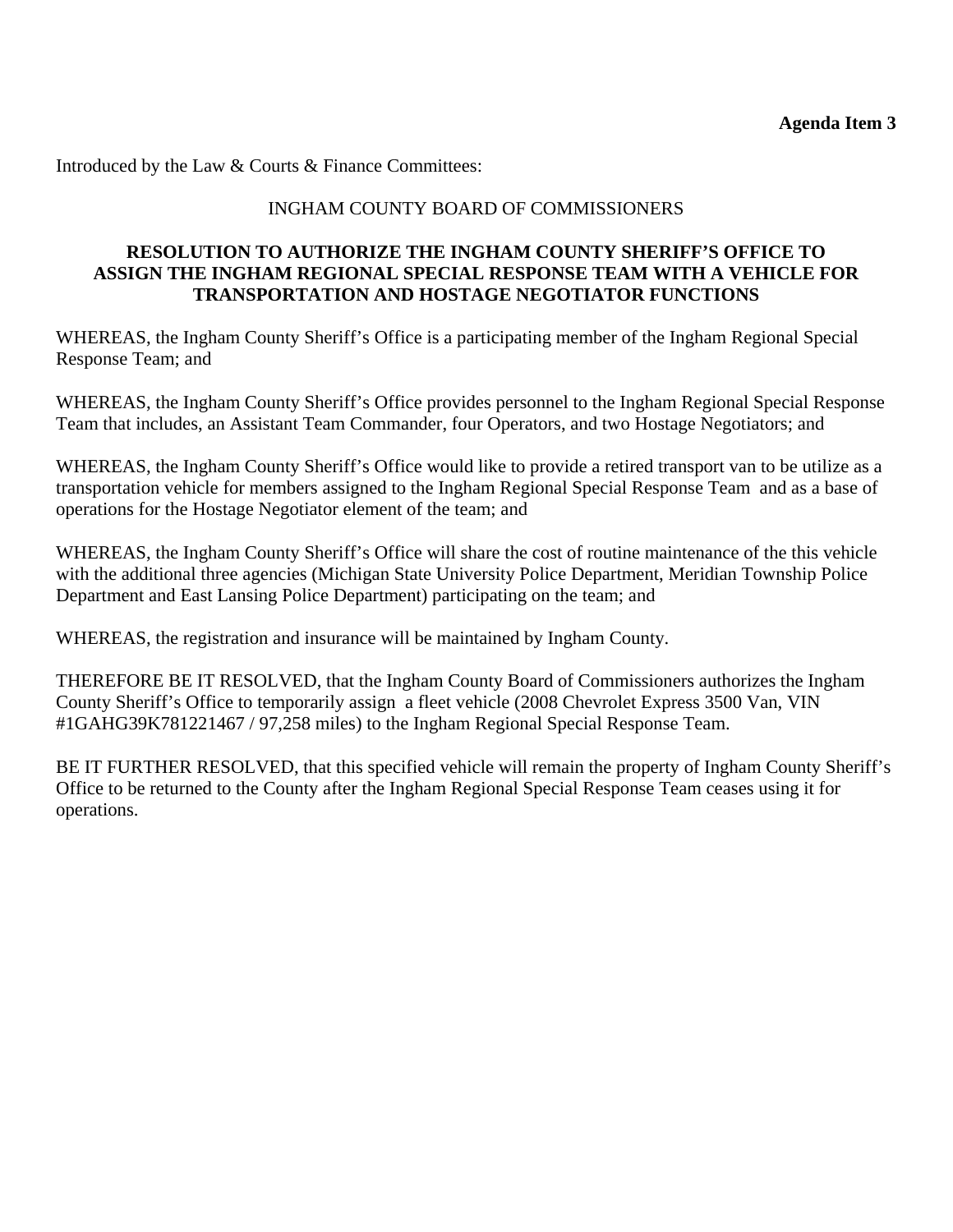#### **Agenda Item 4**

<span id="page-12-0"></span>Introduced by the Law and Courts Committee of the:

# INGHAM COUNTY BOARD OF COMMISSIONERS

# **RESOLUTION HONORING DAVID EASTERDAY**

WHEREAS, David Easterday began his employment with Ingham County in July 1983 as Controller of the Ingham County Medical Care Facility, where he remained until June 1995; and

WHEREAS, David Easterday returned to Ingham County as the Assistant Friend of the Court/Operations in June 1999, and was promoted to the position of Deputy Court Administrator in 2000; and

WHEREAS, in June 2002 David Easterday was promoted to the position of Court Administrator; and

WHEREAS, during David Easterday's tenure as Court Administrator, the Ingham County Circuit Court underwent numerous changes which include the Court moving into the Veterans Memorial Courthouse, and the implementation of a new case management system; and

WHEREAS, David Easterday supported and encouraged the growth and success of the Ingham County Circuit Court Bring a Child to Work Program; and

WHEREAS, in his role as Court Administrator, David Easterday has promoted the unification and cooperation of the divisions of the Ingham County Circuit Court to enhance the efficiency and improvement of the delivery of justice; and

WHEREAS, David Easterday has led the employees of the Circuit Court by virtue of the personal examples he has set for dedication, professionalism and integrity.

THEREFORE BE IT RESOLVED, that the Ingham County Board of Commissioners hereby honors David Easterday for 26 years of dedicated service to the County of Ingham.

BE IT FURTHER RESOLVED, that the Ingham County Board of Commissioners wishes him continued success in all of his future endeavors.